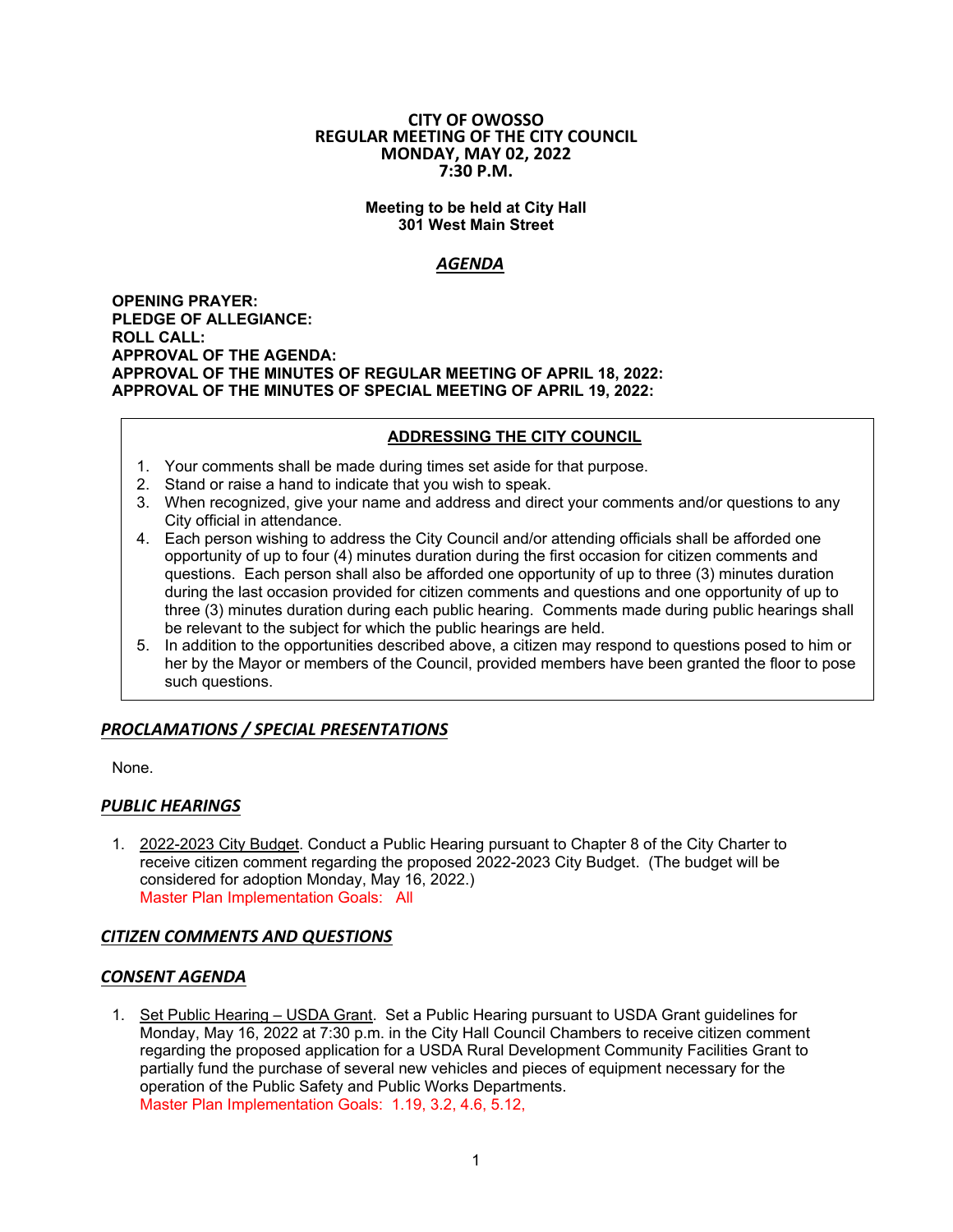- 2. First Reading and Set Public Hearing Ordinance Amendment False Alarms. Conduct first reading and set a public hearing for Monday, May 16, 2022 at 7:30 p.m. to receive citizen comment regarding the proposed amendment to Chapter 18, Nuisances, Article VI, *False Alarms*.
- 3. Set Public Hearing DWRF Project Plan Amendment. Set a public hearing for Monday, June 6, 2022 at 7:30 p.m. to receive citizen comment regarding the proposed amendment to update the planned projects, estimated costs, and estimated financing included in the City's DWRF Project Plan to improve the drinking water distribution, storage, and treatment facilities, originally approved April 15, 2019.

Master Plan Implementation Goals: 1.5, 3.4, 3.7

4. Boards and Commissions Appointments. Approve the following Mayoral Boards and Commissions appointments:

| <b>Board/Commission</b>                  | <b>Term Expires</b> |
|------------------------------------------|---------------------|
| <b>City of Owosso Building Authority</b> | 06-30-2025          |
| Downtown Development Authority           | 06-30-2026          |
| Downtown Historic District Commission    | 06-30-2025          |
| Local Development Finance Authority      | 06-30-2026          |
| Local Development Finance Authority      | 06-30-2026          |
| Parks & Recreation Commission            | 06-30-2024          |
| Parks & Recreation Commission            | 06-30-2024          |
| Parks & Recreation Commission            | 06-30-2024          |
| Parks & Recreation Commission            | 06-30-2024          |
| <b>Planning Commission</b>               | 06-30-2025          |
| <b>Planning Commission</b>               | 06-30-2025          |
| Zoning Board of Appeals                  | 06-30-2025          |
|                                          |                     |

\*indicates reappointment

5. Shi Tri 2022 Traffic Control Order. Consider request from Fitness Coliseum and the Friends of the Shiawassee River to utilize a portion of the Comstock Lot (Lot #10) for bike staging and parking of participants, volunteers, and spectators on Saturday, May 21, 2022 beginning at 12:00pm until 6:00pm Sunday, May 22, 2022 for the Shi-Tri 2022, and approve Traffic Control Order No. 1470 formalizing the request.

Master Plan Implementation Goals: 1.7, 1.17, 4.2, 4.6, 5.9, 5.12

- 6. Traffic Control Order No. 1471. Consider rescinding Traffic Control Order Nos. 1015 and 1152 referencing school parking on North Water Street in conjunction with the closure of the Owosso Middle School and approve Traffic Control Order No. 1471 formalizing the request.
- 7. Curwood Festival Traffic Control Order. Authorize application from the Curwood Festival for use of various parking lots and streets from June 1, 2022 at 9:00 a.m. through June 6, 2022 at 6:00 a.m. for the annual Curwood Festival and further authorize Traffic Control Order No. 1472 formalizing the action.

Master Plan Implementation Goals: 1.7, 4.2, 4.6, 5.9, 5.12

8. Professional Service Agreement Addendum – Cross Connection Control Program. Authorize Addendum No. 4 to the professional service agreement with  $H<sub>2</sub>O$  Compliance Services for the provision of administrative services for the Cross Connection Control Program for a period of 36 months in the amount of \$27,641.16, approve a contingency amount of \$19,803.00 for two optional one-year extensions, further authorize the accounts payable department to issue payment in an amount not to exceed \$47,444.16 as terms of the contract are fulfilled. Master Plan Implementation Goals: 1.5, 3.4